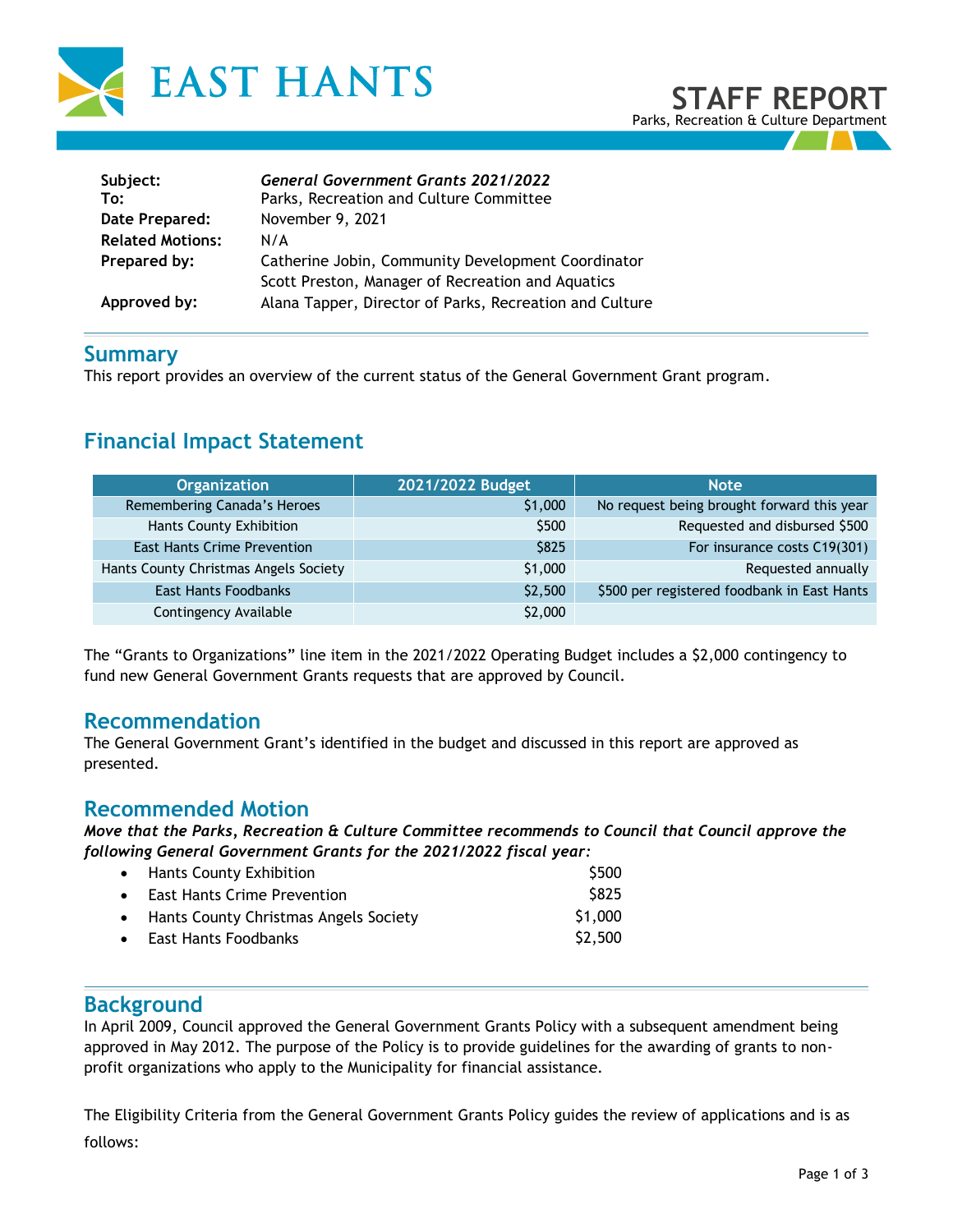- 1. Program/Service Obligation ~ supports a service delivered by the Municipality.
- 2. Public Need/Benefit ~ service or program is broad based and all residents will derive a benefit versus special interest group needs and benefit to specific residents.
- 3. Financial Need ~ application demonstrates financial need and identifies all other grants and fundraising activities. Copies of most recent Financial Statements and the current year's budget should accompany the request.
- 4. Quality of Life ~ service or program enhances the quality of life of residents.

Council's policy identifies that applications received prior to March 31st in any given year will be given priority. Applications received after March 31st will be considered only if there are funds available.

As per the Municipal Grant Program Policy, the General Government Grant requires a Motion of Council to approve the budgeted General Government Grant recipients. Before the monies are released each organization has to send a letter of request to the CAO and their financial statements. The General Government Grant Policy is due to be reviewed and updated.

# **Discussion**

#### REMEMBERING CANADA'S HEROES

Remembering Canada's Heroes applies for funding annually to support their educational outreach program, where they visit Grade 8 and Grade 11 classrooms. Since the COVID-19 Pandemic began, the group has not been able to perform their presentations. They are hopeful that they will be able to return to the schools during this school year to continue with their presentations.

A budgeted amount of \$1,000 for this organization was in the 2021/2022 operating budget under General Government, but there is no request for a General Government Grant this year.

#### HANTS COUNTY EXHIBITION

Hants County Exhibition had received a General Government grant of \$300 for 10 years, with the exception of an expanded sponsorship in 2015 for their 250<sup>th</sup> anniversary. In July 2020, Council received and approved an increase to their funding from \$300 to \$500 (C20(209)). The request for an increase was due to the new expenses associated with an online event and the absence of gate revenue. This year they held the 256<sup>th</sup> Hants County Exhibition virtually as well.

The budgeted amount for 2021/2022 of \$500 was released to the organization in May for their 256<sup>th</sup> Hants County Exhibition.

#### EAST HANTS CRIME PREVENTION

East Hants Crime Prevention received a General Government Grant in 2019, as per C19(301). The motion indicated that future years' grants to cover the cost of insurance be included in the budget process. East Hants Crime Prevention received \$825 in December of 2019 and 2020, and the same amount is budgeted for 2021/2022.

At this time no request for the funds have been received, but it is anticipated the Municipality will receive it soon.

#### HANTS COUNTY CHRISTMAS ANGELS

The Hants County Christmas Angels Society's mandate is to "confidentially support and assist Hants County families and children at Christmastime to participate in the shared enjoyment of buying Christmas gifts and participating in their family traditions of celebrating the Christmas holidays."